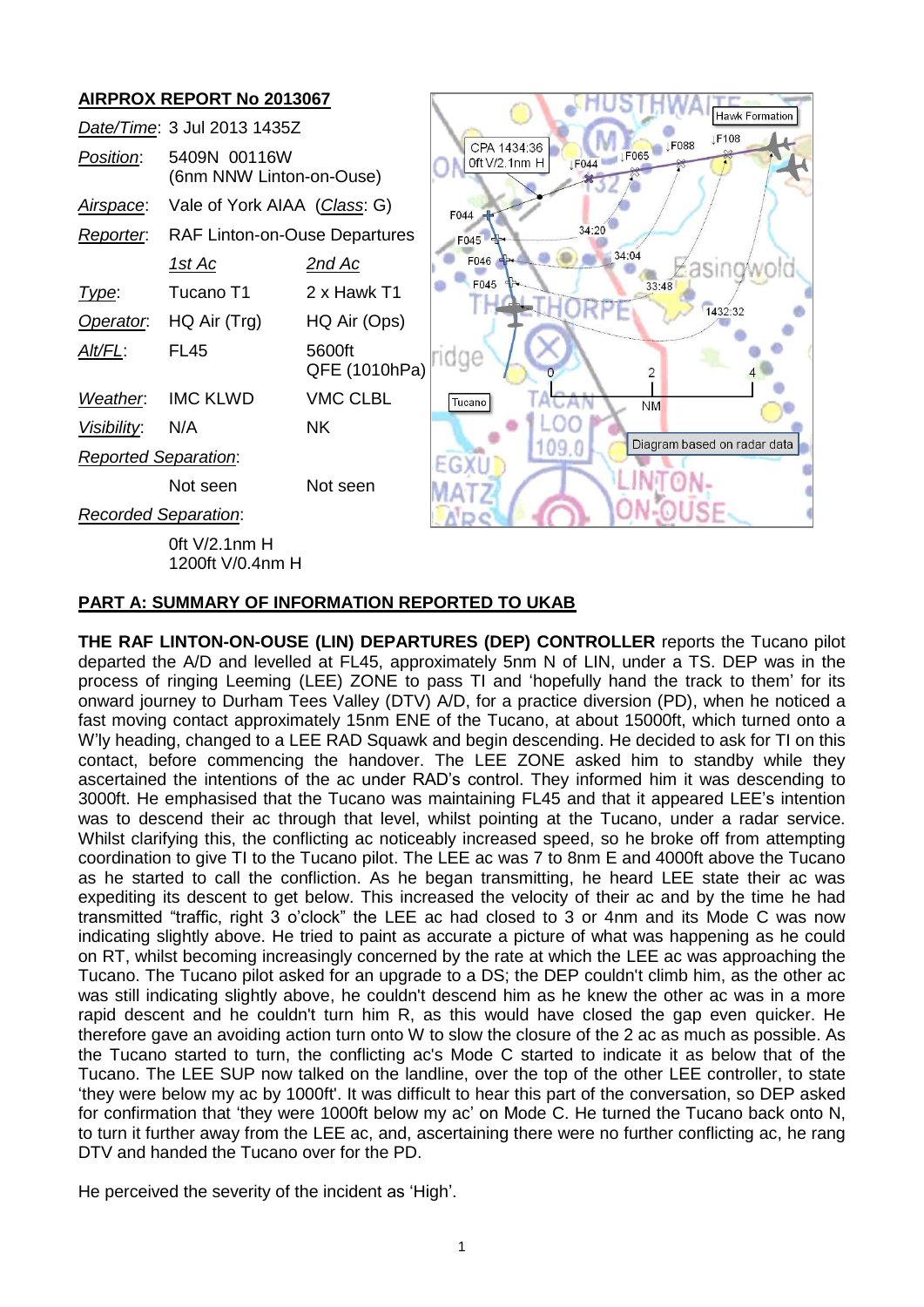[UKAB Note(1): A combined transcript of the LIN DEP, LEE ZONE and LEE APR RTFs is reproduced below. Note that due to an inconsistency between the time-base of each recording, elapsed time from the landline opening is used:

| <b>From</b>    | To       | <b>Speech Transcription</b>                                                                                                                      | <b>Elapsed</b><br><b>Time</b> |
|----------------|----------|--------------------------------------------------------------------------------------------------------------------------------------------------|-------------------------------|
|                |          | establishing comm                                                                                                                                | 00:00                         |
| LIN DEP        | LEE ZONE | Linton North 4 miles tracking north, squawking 4524                                                                                              | 00:05                         |
| LEE ZONE       | LIN DEP  | Contact                                                                                                                                          | 00:08                         |
| LIN DEP        | LEE ZONE | Maintaining flight level 45 on route Durham for a PD                                                                                             | 00:09                         |
| LEE ZONE       | LIN DEP  | Maintaining flight level 45 on route to Durham for a PD                                                                                          | 00:13                         |
| LIN DEP        | LEE ZONE | request traffic information please.                                                                                                              | 00:16                         |
| LEE ZONE       | LIN DEP  | Go ahead                                                                                                                                         | 00:18                         |
| LIN DEP        | LEE ZONE | Linton 030 8 miles tracking West squawking 0410                                                                                                  | 00:19                         |
| LEE ZONE       | LIN DEP  | Erh, descending 3500ft QFE 1003 standby one just calling your<br>traffic now                                                                     | 00:23                         |
| <b>LEE APR</b> | Hawk Ld  | {Hawk Ld C/S] flight traffic left 11 o'clock range 5 miles crossing left<br>right indicating 3000 feet below                                     | 00:26                         |
| LIN DEP        | LEE ZONE | Thank you                                                                                                                                        | 00:31                         |
| LIN DEP        | Tucano   | [Tucano C/S] traffic right 3 o'clock crossing right left fast moving in the<br>descent currently indicating 2000ft above.                        | 00:32                         |
| Hawk Ld        | LEE APR  | [Hawk Ld C/S] flight                                                                                                                             | 00:36                         |
| Tucano         | LIN DEP  | [Tucano C/S] deconfliction service                                                                                                               | 00:38                         |
| LIN DEP        | Tucano   | [Tucano C/S] roger avoiding action turn left 270 degrees. Traffic was<br>right 3 o'clock 2 miles crossing right left, indicating slightly above. | 00:41                         |
| Hawk Ld        | LEE APR  | Confirm height of that traffic please                                                                                                            | 00:41                         |
| <b>LEE APR</b> | Hawk Ld  | Flight Level 45                                                                                                                                  | 00:43                         |
| Hawk Ld        | LEE APR  | [Hawk Ld C/S] flight                                                                                                                             | 00:48                         |
| <b>LEE APR</b> | Hawk Ld  | [Hawk Ld C/S] flight, stop descent 5000 feet                                                                                                     | 00:50                         |
| Tucano         | LIN DEP  | Left 270 degrees avoiding action Lima 64                                                                                                         | 00:51                         |
| Hawk Ld        | LEE APR  | [Hawk Ld C/S] flight, levelling 3500 feet now                                                                                                    | 00:53                         |
| LEE ZONE       | LIN DEP  | I've expedited his descent now levelling 3500ft                                                                                                  | 00:54                         |
| <b>LEE APR</b> | Hawk Ld  | [Hawk Ld C/S] flight, roger descend to height 2000 feet for Dishforth<br><b>MATZ</b>                                                             | 00:55                         |
| LIN DEP        | Tucano   | [Tucano C/S] previously called aircraft is now descending through<br>your level and is expediting. I'm just co-ordinating it below you           | 00:57                         |
| Hawk Ld        | LEE APR  | 2000 feet [Hawk Ld C/S] flight                                                                                                                   | 00:59                         |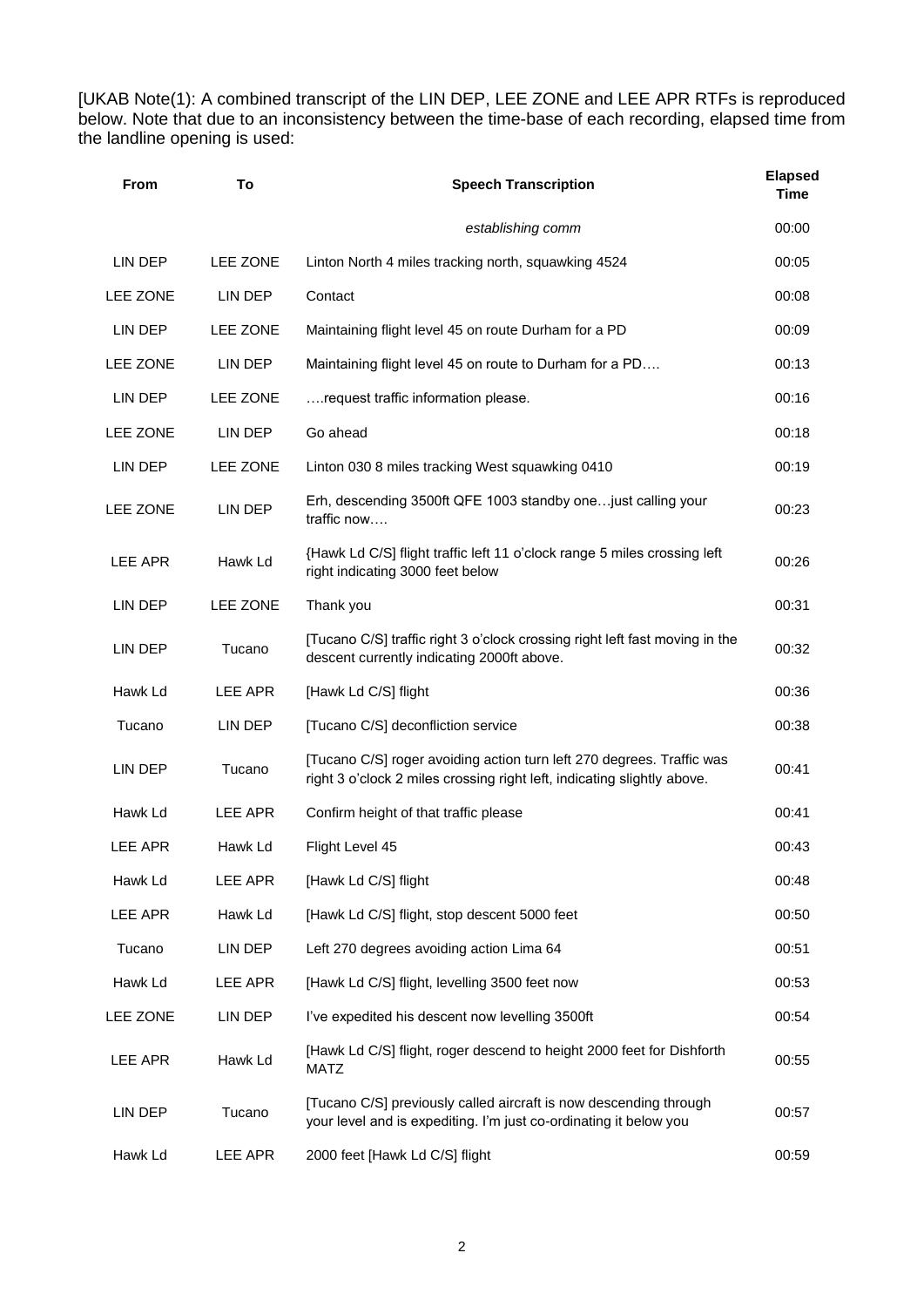| From              | To       | <b>Speech Transcription</b>                                                                                                         | <b>Elapsed</b><br><b>Time</b> |
|-------------------|----------|-------------------------------------------------------------------------------------------------------------------------------------|-------------------------------|
| LEE APR           | Hawk Ld  | [Hawk Ld C/S] flight, traffic's now 12 o clock, 1 mile, crossing left right,<br><b>FL 45</b>                                        | 01:02                         |
| Tucano            | LIN DEP  | Copied Lima 64                                                                                                                      | 01:06                         |
| LIN DEP           | LEE ZONE | Request co-ordination please. 4524 maintaining flight level 45 confirm<br>you are, you can take 1000ft below me on mode Charlie?    | 01:07                         |
| Hawk Ld           | LEE APR  | [Hawk Ld C/S] flight                                                                                                                | 01:08                         |
| <b>LEE ZONE</b>   | LIN DEP  | Standby another controller is working it                                                                                            | 01:13                         |
| Hawk Ld           | LEE APR  | [Hawk Ld C/S] flight, request own navigation visual recovery                                                                        | 01:13                         |
| LEE APR           | Hawk Ld  | [Hawk Ld C/S] flight own navigation not below 2000 feet in the<br>Dishforth MATZ, report visual with the aerodrome                  | 01:15                         |
| LEE internal comm |          | [name]  they need co-ordination on that one                                                                                         | 01:18                         |
| LIN DEP           | Tucano   | [Tucano C/S numbers only] you happy right turn now back North                                                                       | 01:23                         |
| LEE APR           | Hawk Ld  | [Hawk form'n C/S] not below 2000 and visual to tower, [Hawk form'n<br>$C/S$ ]                                                       | 01:23                         |
| LIN DEP           | Tucano   | Right turn heading North [Tucano C/S]                                                                                               | 01:27                         |
| LEE APR           | Hawk Ld  | [Hawk form'n C/S] standby                                                                                                           | 01:27                         |
| LEE SUP           | Unknown  | He did expedite descent called it in to traffic service, he's expedite<br>descent to go underneath, remaining a thousand underneath | 01:28                         |
| <b>LEE ZONE</b>   | LIN DEP  | he's expediting                                                                                                                     | 01:30                         |

**THE LIN SUPERVISOR** reports, at the time of the Airprox, traffic levels on the Unit were medium to high but were low on DEP with only one ac on frequency. He was aware that the DEP was in contact with LEE in respect of their ac heading toward [the subject Tucano] but was confident that, with the lateral and vertical distance between the ac, a solution could be negotiated and, as a result, was conducting a handover between the LIN LARS and DIR, whose traffic levels were much higher. The DEP informed him of the situation once he had completed the handover of [the Tucano] to Durham radar.

**THE TUCANO PILOT** reports conducting an instructional sortie en-route to a PD at DTV. He was in the rear seat (PM) with the student (PF) in the front. The black ac had HISL selected on, as was the SSR transponder with Modes A and C. The ac was fitted with TCAS I. They were operating under IFR in cloud with a TS from LIN DEP. On passing approximately 4000ft, with the student flying on instruments in the front seat, they entered cloud. He was aware of a TCAS contact in the 1-2 o'clock position at a range of about 4nm, but showing 2-3000ft above. Seconds after they entered cloud they received a TCAS 'Traffic, Traffic' warning. He could see that the contact, now displayed in the 1 o'clock position, was descending rapidly and was approximately 1-2nm range and closing. He requested a DS but by this point the TCAS contact was indicating almost co-height, still descending and approximately 1nm away. Due to the rapid descent profile of the conflicting traffic, he felt it would be counterproductive to descend, but due to its close proximity, and the lack of fidelity of TCAS azimuth representation, he felt that a climb might also have made matters worse. LIN DEP then informed him that the contact had been expedited through his level and was under a service from LEE.

He assessed the risk of collision as 'Medium'.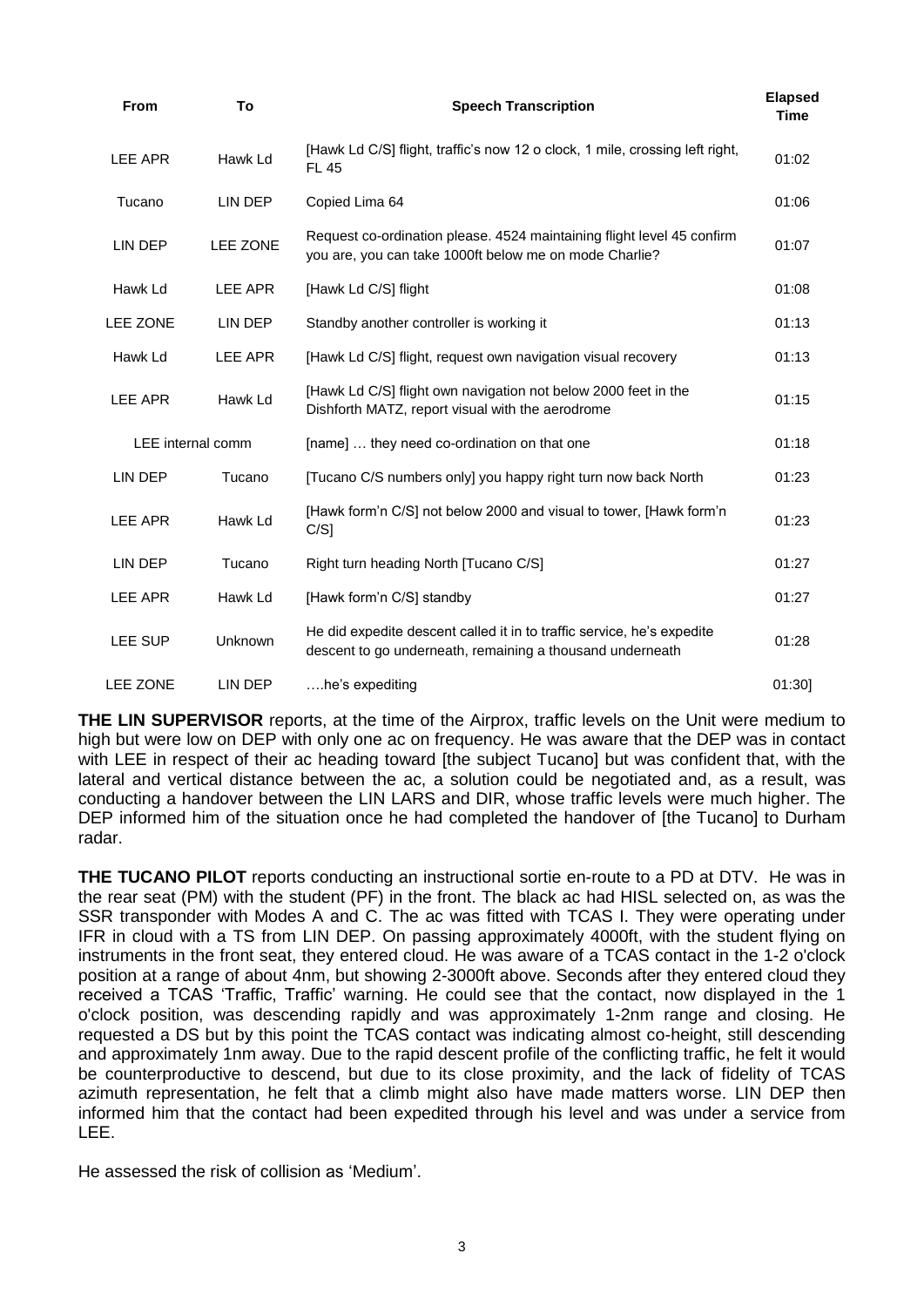**THE HAWK FORMATION LEADER PILOT** reports recovering to LEE, leading a close formation pair of ac. The black ac had navigation lights, nose light and HISL selected on; the lead ac SSR transponder was selected on with Modes A, C and S. They were operating under VFR in VMC between cloud layers with a TS from LEE DIR. They were cleared to descend to 3500ft on LEE QFE. Passing 5600ft, TI was passed on a contact at 12 o'clock, 5nm range and 3000ft below. As the formation was cleared to 1000ft above this height no action was taken. At about 4700ft, heading 270° at 360kt and approaching a layer of cloud, ATC was asked for the actual height of the contact which was passed as 4500ft. By this time, due to the rate of descent and the fact that the formation was briefly IMC, it was deemed safer to continue the descent rather than to attempt to climb above the traffic. As the formation was levelled at 3500ft, VMC again, ATC passed TI on the contact at 12 o'clock, range 1nm at 4500ft.

He assessed the risk of collision as 'Low'.

### **Factual Background**

The weather at Linton-on-Ouse was recorded as follows:

METAR EGXU 031450Z 26010KT 9999 FEW028 BKN035 20/11 Q1009 BLU NOSIG

#### **Analysis and Investigation**

#### **Military ATM**

All heights/altitudes quoted are based upon SSR Mode C from the radar replay unless otherwise stated. A discrepancy of approx 3min 16sec was determined to exist between the LEE R/T and landline transcript and the radar replay; transcript times have been amended to reflect the radar replay timings.

The Tucano pilot reported IMC with BKN cloud at 4000ft. The Hawk formation reported being 'briefly IMC' as they passed through a 1000ft thick layer of cloud with tops 'around 4700ft' but were VMC above and below the layer. LEE APR was manned by an instructor and a trainee, operating in the band-boxed DIR/APR position due to the paucity of traffic. The instructor described their workload as moderate to low with low task complexity, providing ATS to the Hawk formation only. They reported that they had been controlling for 90min since their last break. The trainee did not add a narrative to the DASOR, nor assess their perception of the task complexity and workload. Although traffic levels at LIN were assessed by the SUP as 'high', LIN DEP was only providing an ATS to the incident Tucano, and assessed his workload and task complexity as low. He reported that he had been controlling for 2hr since the last break.

The guidance material to CAP774, Chapter 3, Para 3 states that 'pilots should be aware that a TS might not be appropriate for flight in IMC when other services are available.'

The incident sequence commenced at 1432:46, as LEE APR instructed the Hawk formation to, "*descend height 3500 ft*". This was acknowledged by the formation leader who advised LEE APR that they were, "*coming left 2-7-0 for…the avoid* [Sutton Bank glider site]". At this point, the Hawk formation was 15.3nm ENE of the Tucano, tracking WNW'ly at FL160; the Tucano was in a RH turn onto a NE'ly track, passing through N and indicating a climb through 2300ft. Figure 1 depicts the incident geometry; SSR 3A 4524 was the Tucano, SSR 3A 0410 was the Hawk formation.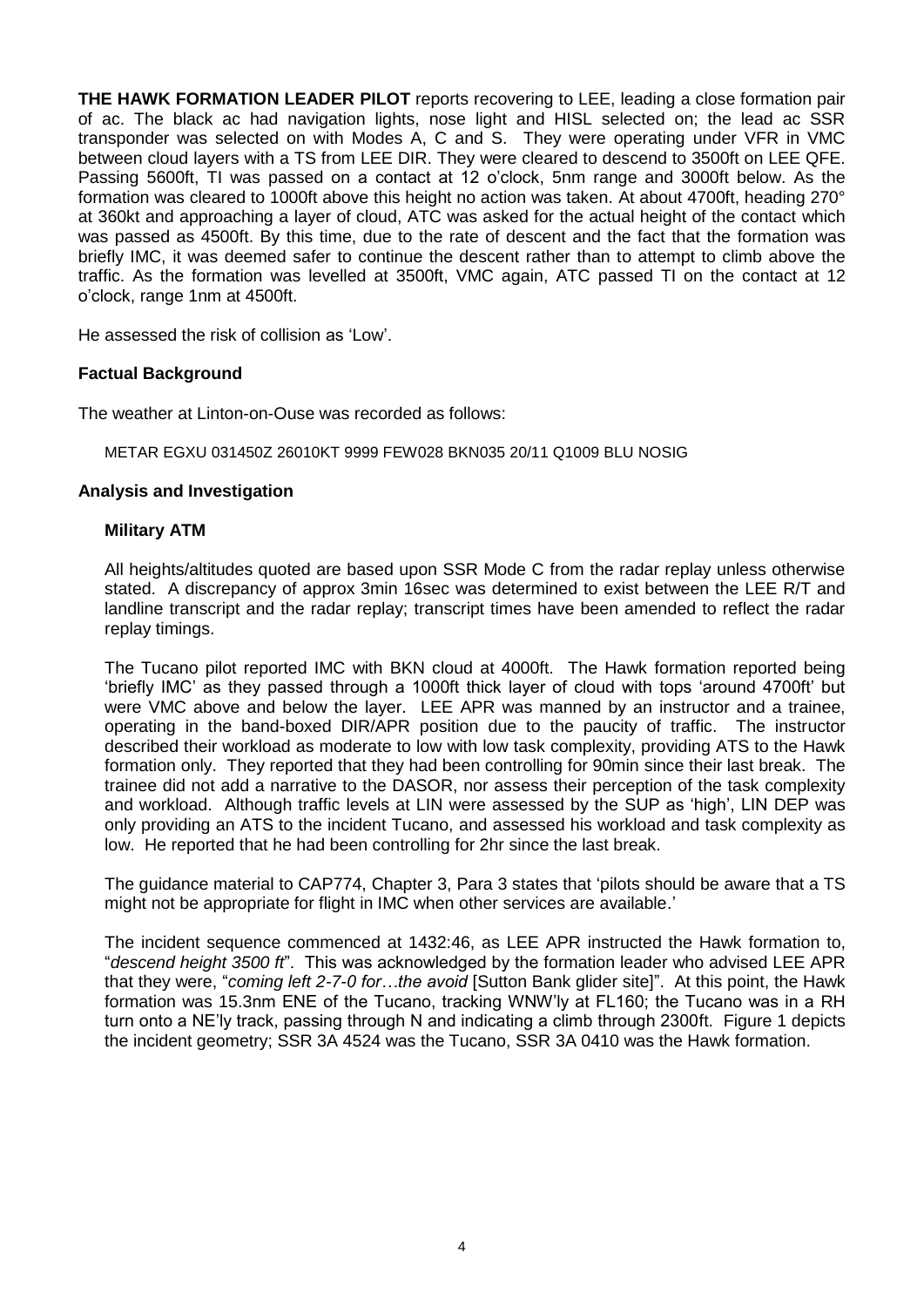

Figure 1: Incident Geometry at 1432:46.

LIN DEP reported that they had detected the Hawk formation prior to the start of the incident sequence, as it adopted a W'ly track and began squawking an SSR 3A code assigned to LEE. At 1433:42, LIN DEP contacted LEE via landline; the call was answered by LEE ZONE but monitored by LEE APR. At this point, the Hawk formation was 8.5 nm ENE of the Tucano, tracking W'ly, indicating descent through FL155; the Tucano was tracking NE'ly at FL45. LIN DEP first passed TI to LEE on the Tucano, describing it as, "*maintaining FL4-5 en-route to Durham for a P-D*", which was acknowledged by LEE ZONE; LIN DEP then requested TI on the descending Hawk formation, "*Linton 0-3-0 8 miles, tracking west, squawking 0-4-1-0*". LEE APR 'clicked out' of the conversation at about 1434:03 as LIN DEP was passing the bearing and range of the Hawk formation from LIN. LEE ZONE then continued the landline conversation with LIN DEP, replying at 1434:04, "*Err descending 3500ft Q-F-E 1-0-0-3, standby one…just calling your traffic now..*.", which was acknowledged by LIN DEP. At this point, the Hawk formation was 5.9 nm ENE of the Tucano, tracking W'ly, indicating descent through FL91; the Tucano was tracking NNE'ly at FL45.

Shortly after 'clicking out' of the landline call, at 1434:07, LEE APR passed TI to the Hawk formation on the Tucano, advising them of, "*traffic left 11 o'clock, range 5 miles, crossing left-right, indicating 3000 ft below*" which was acknowledged. At this point, the radar replay depicts 5.5 nm lateral separation, with the Hawk formation indicating descent through FL85, 4000ft above the Tucano.

At 1434:14, LIN DEP passed TI to the Tucano on the Hawk formation, advising them, "*traffic right 3 o'clock, crossing right-left, fast moving, in the descent, currently indicating 2000ft above*." At this point, the Hawk formation was 4.5nm ENE of the Tucano, tracking W'ly, indicating descent through FL72; the Tucano was tracking NNE'ly at FL45. The Tucano instructor reported being 'aware of a TCAS contact in [their] 1-2 o'clock at a range of approx 4nm but showing 2-3000ft above'.

The guidance material to CAP774, Chapter 3, Para 5 states that, 'controllers shall aim to pass information on relevant traffic before the conflicting aircraft is within 5 NM, in order to give the pilot sufficient time to meet his collision avoidance responsibilities and to allow for an update in traffic information if considered necessary'. CAP413, Chapter 5, Para 1.6.1 states that 'whenever practicable, information regarding traffic on a possible conflicting path should [include the] distance from the conflicting traffic'.

The Tucano pilot immediately replied requesting a DS, Figure 2 depicts the incident geometry at this point at 1434:20, and was advised by LIN DEP, "*avoiding action, turn left 2-7-0 degrees, traffic was right, 3 o'clock, 2 miles, crossing right-left, indicating slightly above*" which was acknowledged.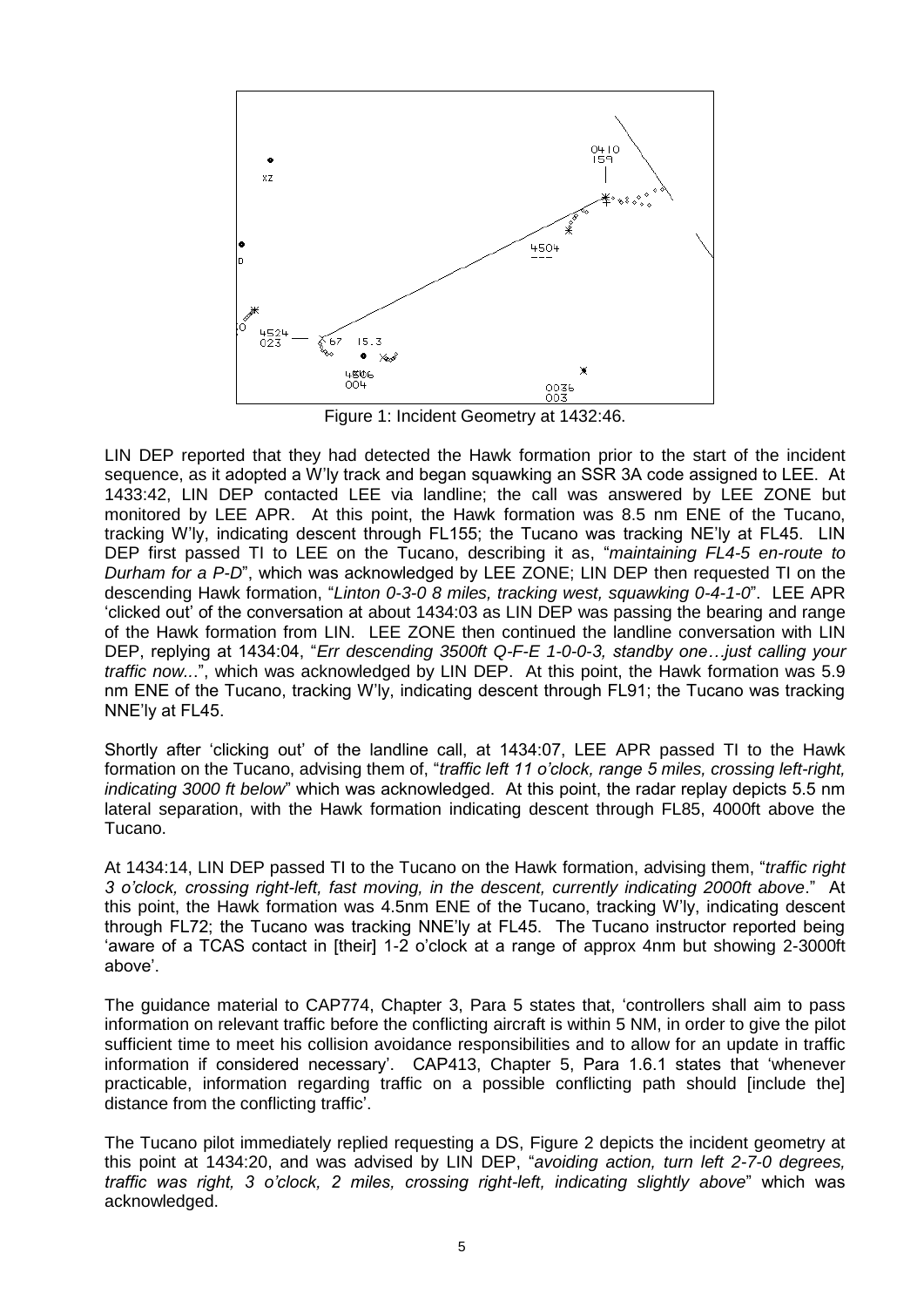

Figure 2: Incident Geometry at 1434:20.

LIN DEP provided a detailed report on their decision to issue deconfliction advice to the W, relating that they felt that they 'couldn't climb, as the other ac was still indicating slightly above. [They] couldn't descend as [they] knew the other ac was in a more rapid descent. [They] couldn't go right, as this would have closed the gap even quicker, so [they] gave an avoiding action onto west to slow the closure of the 2 ac as much as [they] could'. The Tucano instructor reported that, based upon their analysis of the information displayed by TCAS and 'due to the rapid descent profile of the conflicting traffic [they] felt it would be counter-productive to descend but due to [the Hawk formation's] close proximity and the lack of fidelity in the TCAS azimuth representation, [they] felt that a climb might also have made matters worse'. Extrapolation of the radar data demonstrated that, had the Tucano maintained its heading, the Hawk formation would have passed about 0.5nm behind, as it descended through 3600ft.

At 1434:22, as LIN DEP began to pass deconfliction advice to the Tucano, the Hawk formation asked LEE APR to "*confirm height of that traffic please*?". It is noteworthy that this request occurred only 5sec after acknowledging the earlier TI. LEE APR advised the Hawk formation that the Tucano was at FL45 which was acknowledged 5sec later. The Hawk formation reported that, due to their 'rate of descent and the fact that the formation was briefly IMC, it was deemed safer to continue the descent below, rather than to abruptly arrest the descent in an attempt to climb above the traffic'; this intention was not communicated to LEE APR. The LEE APR instructor prompted the trainee 'to issue an instruction [to the Hawk formation] to stop descent at 5000 ft' which was passed to the Hawk formation at 1434:31; however, the Hawk formation leader replied that they were, "*levelling 3500 ft now*". Based upon the report of the LEE SUP, this was the point at which they moved to 'interject with the trainee [APR] controller'; 'the screen [APR] controller instructed the trainee to issue an instruction to stop descent at 5000ft'. The unit's subsequent investigation determined that the SUP was aware of the developing situation but was waiting to determine whether either the trainee or instructor would act to resolve the situation. Figure 3 depicts the incident geometry at the point at which LEE APR instructed the Hawk formation to stop descent; the next sweep of the radar at 1434:34 depicted the Hawk formation indicating descent through FL46, 2.1nm ENE of the Tucano.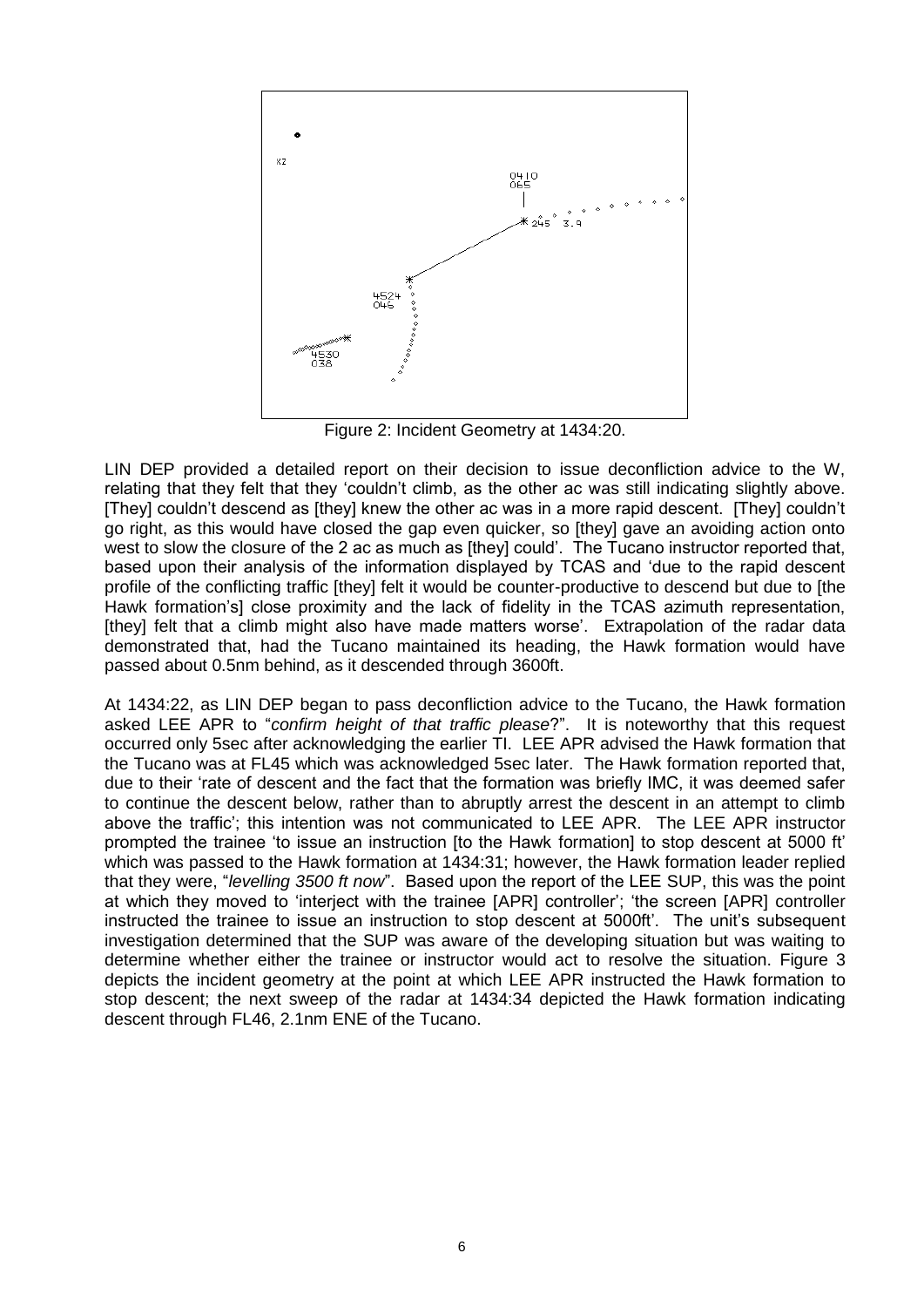

Figure 3: Incident Geometry at 1434:31.

At 1434:37, LEE ZONE advised LIN DEP, "*I've expedited his descent, now levelling 3500 ft*". LIN DEP then immediately advised the Tucano that the, "*previously called aircraft is now descending through your level and is expediting. I'm just coordinating it below you*", which was acknowledged. It is at this point that the Tucano pilot's response to the avoiding action became visible on the radar replay, as depicted in Figure 4, about 14sec after the deconfliction advice was issued.



Figure 4: Incident Geometry at 1434:40.

Vertical CPA occurred at 1434:34 as the Hawk formation descended through the Tucano's level, 2.1nm ENE of the Tucano. Lateral separation then continued to close, whilst vertical separation increased, as depicted in Figs 5 and 6. However, the situation was effectively resolved by 1434:50 (see Fig 5) and coordination agreed shortly after that between LEE SUP and LIN DEP.



Figure 5: Incident Geometry at 1434:50. Figure 6: Incident Geometry at 1434:55.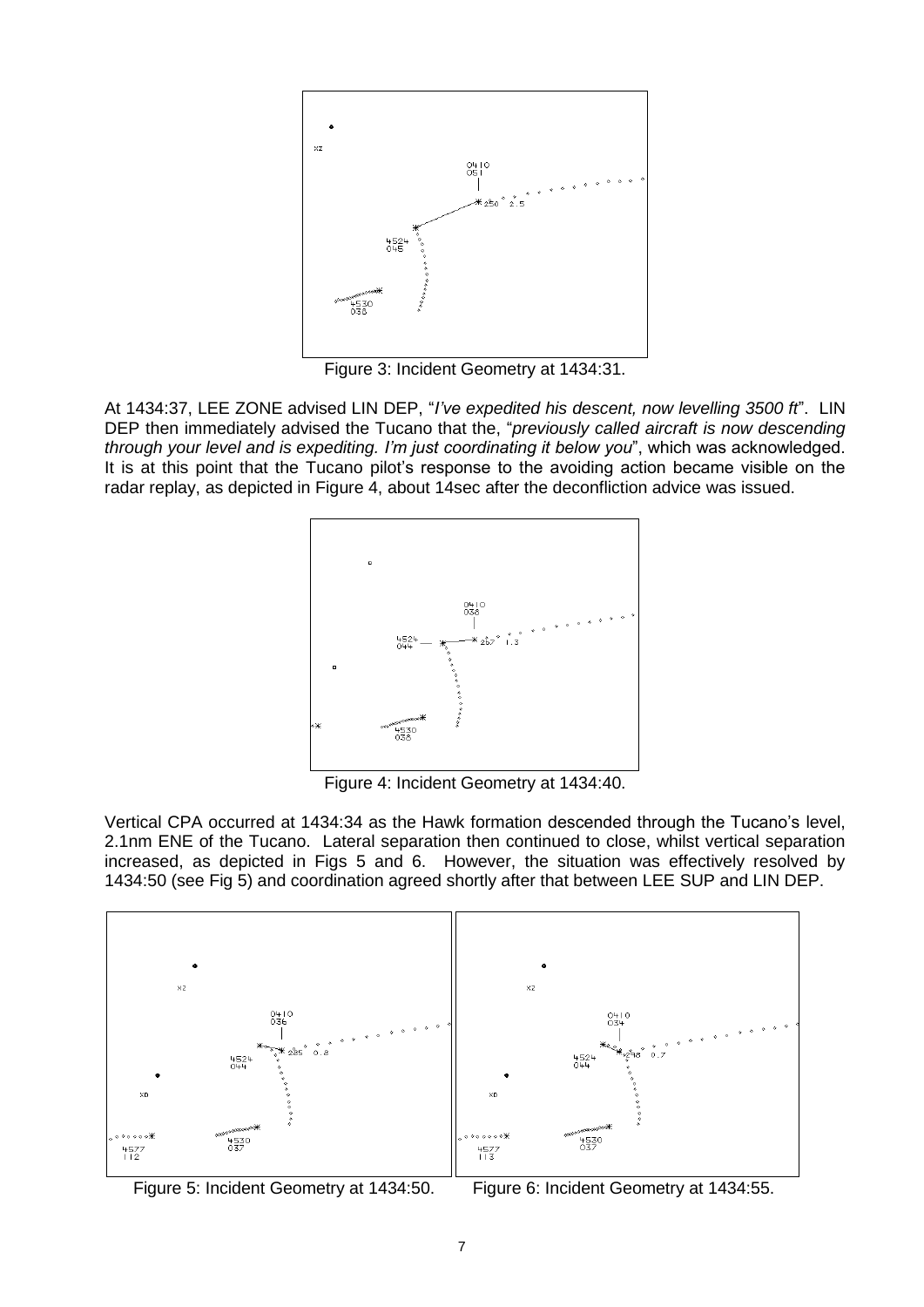The issue over the 'dividing line' between the responsibilities of both controllers and pilots whilst operating under a TS has received wide discussion at the UKAB and was the subject of a meeting at Aviation House on 19 Sep 13 to discuss ATSOCAS Duty of Care. However, given the steady relative bearing between the Hawk formation and the Tucano throughout the incident sequence and LEE APR's low workload, BM SPA contends that 'good practice' would have been for LEE APR to have re-assessed the situation and provided the Hawk formation with an intermediate level, stopping their descent above the Tucano. Whilst the timing of the TI by LEE APR to the Hawk formation appears to have been prompted by the landline call from LIN DEP, suggesting that they had not detected the Tucano prior to that point, given the vertical separation that existed at the point that TI was passed, an opportunity did exist for an intermediate stop level to be applied. Moreover, whilst the TI was passed before the Hawk formation was within 5nm of the Tucano, given the relative speeds and flight profiles involved, BM SPA agrees with the contention in LEE ATC's investigation that 'good practice' would have been for LEE APR to have provided earlier TI to the Hawk formation. The crux of this incident from LEE ATC's perspective was that the trainee on the APR control position was not adequately supervised. Whilst both the instructor and the SUP acted to intercede with the trainee, the intervention was too late to prevent the Hawk formation descending through the Tucano's level, on a conflicting flight path. That said, given the low traffic levels on the unit and on the APR position specifically, it is reasonable to argue that the LEE SUP should not have been expected to intervene. It is also worth highlighting that LEE APR's description of the Tucano's level as "*3000 ft below*" was not the best way to present this information, given that the Hawk formation was descending, and probably prompted the formation leader to request confirmation of the Tucano's height. A better course of action would have been to state that the Tucano was "*at FL 45*" in the TI, thus providing a definitive datum for the Hawk formation to base their assessment of the confliction upon.

LIN DEP was aware from an early stage of the potential for conflict between the Tucano and the Hawk formation and it was commendable that he contacted LEE to pass TI on the ac and to seek TI on the Hawk formation whilst providing a TS. However, whilst LIN DEP decision to describe 'their' traffic first during that landline call was understandable given the situation, the purpose was frustrated when the landline was answered by LEE ZONE, who would not have been immediately aware of the LIN DEP intent in making the call. Thus the landline liaison became protracted, serving to distract LIN DEP such that the TI to the Tucano was provided later than is required by Regulation. Given the low workload, a better solution would have been for LIN DEP to have prioritised the provision of TI to the Tucano prior to initiating the landline liaison with LEE. This may also have prompted the Tucano crew to advise LIN DEP earlier that they were operating in IMC and, possibly, to seek an upgrade to DS earlier. That said, subsequent to completing their report, LIN DEP has related that they prioritised contacting LEE over passing TI, as they did not believe that the Hawk formation would have been instructed to descend through the Tucano's level, given their conflicting flight paths. In terms of the LIN DEP decision to offer the Tucano deconfliction advice onto W, the situation posed to LIN DEP following the later than ideal TI and subsequent timing of the Tucano pilot's request for upgrade to DS, coupled with the incident geometry, was distinctly unenviable. BM SPA contends that LIN DEP decision, based upon the information available to them at the time, was both understandable and sound.

### **UKAB Secretariat**

It is worthy of note that Section 4 (General Flight Rules) of the Rules of the Air 2007 makes no distinction as to the applicability of the rules contained therein to flight under VFR or under IFR. The responsibility for collision avoidance rested solely, and equally, with the aircraft captains, whether VMC or IMC, and the Hawk formation had right of way. The point of closest lateral separation occurred about 1min after vertical CPA, after the Tucano had turned W, as the Hawk formation overtook, also on a W'ly heading, S of and below the Tucano.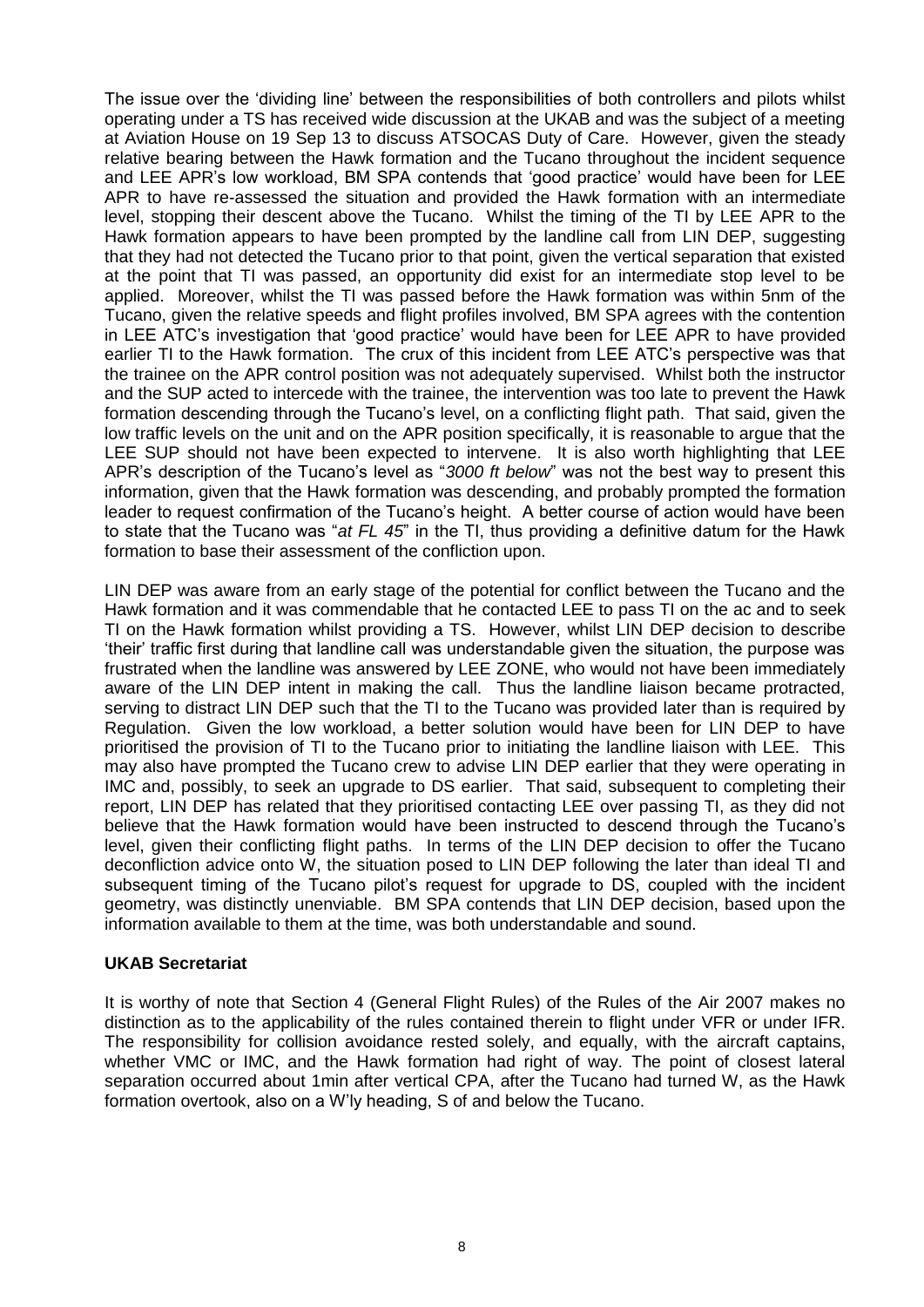## **Comments**

## **HQ Air Command**

Current guidance for MAA Regulations, which is anticipated to be upgraded to Acceptable Means of Compliance shortly, states, with some caveats, that aircraft in IMC should be under a Radar Service. It is considered 'best practice' to take a DS, where practicable, in accordance with advice contained in CAP774. This incident highlights the avoidable predicament a controller may be presented with following an immediate upgrade to a DS on receipt of TI; controllers need time to arrange coordination. A number of minor issues combined to make the event more alarming for all involved; an earlier call of the Tucano's level, earlier provision of an intermediate descent level to the Hawk formation, or an earlier TI call to the Tucano pilot may each have prompted different pilot actions. In the event, the Hawk leader's reaction when eventually appraised of the Tucano's level was appropriate. That said, 'best practice' for any descent through cloud should be to request a DS early.

### **Summary**

The incident occurred 6.6nm NNW of LIN at 1430:50 on 3 Jul 13, between a Tucano and a formation of 2 Hawks. The Tucano pilot had departed LIN en-route to DTV, heading NNW and level at FL45, in receipt of a TS from LIN DEP. The Hawk formation was recovering to LEE, heading W in a rapid descent, in receipt of a TS from LEE APR.

## **PART B: SUMMARY OF THE BOARD'S DISCUSSIONS**

Information available included reports from the pilots of both ac, transcripts of the relevant RT frequencies, radar video recordings, reports from the air traffic controllers involved and reports from the appropriate ATC and operating authorities.

The Board first considered the pilots' actions. The Tucano pilot had levelled at FL45 on his transit to DTV. This level happened to put him in cloud and he maintained his TS. As the Hawk formation got closer he requested an upgrade to a DS but the Board opined that this reactive response to the impending conflict did not allow the controller time to implement the service and hence did not ameliorate the situation. It was further opined that, since the Tucano captain was responsible for collision avoidance outside CAS, he would have been better served by levelling off below or above cloud, in VMC, or by requesting a DS once in IMC. The Board was advised that LIN Tucano crews were now required to use a DS if 'in persistent IMC'. The Hawk formation leader was equally responsible for collision avoidance and, given the impending cloud layer, the Board felt that a DS would have been justified. It was felt appropriate to recommend that the MAA consider giving additional guidance on the benefits of a DS in IMC. The formation leader's decision to continue the descent, despite the proximity of the Tucano, was understandable, and the Board opined that he would have been much better served by the LEE APR stating the Tucano's level when passing TI, rather than a 'snapshot' of the rapidly changing altitude difference.

Turning to the controllers, the Board commended the LIN DEP on his proactive attempt to gain some degree of cooperation with LEE, despite the fact he was providing a TS and was not required to do so under the terms of that ATS. It was unfortunate that LEE ZONE answered the phone but it was acknowledged that LEE APR had also initially monitored the call. The Board were not able to ascertain why the LEE APR 'clicked out' of the call but it did appear that he had been prompted to pass TI to the Hawk formation. Board members opined that he would have been much better advised to pass an intermediate level-off request before the TI but recognised he was not required to do so under the terms of a TS. Some members opined that the LEE APR was entitled, and required, to pass a level-off instruction to the Hawk formation under the general responsibility of 'duty of care'.

After some time discussing the cause of the Airprox, the Board decided by a majority that it was due to the Hawk formation being allowed to descend into conflict. The Board also decided that there were a number of contributory factors: inappropriate ATS for the flight conditions; lack of effective